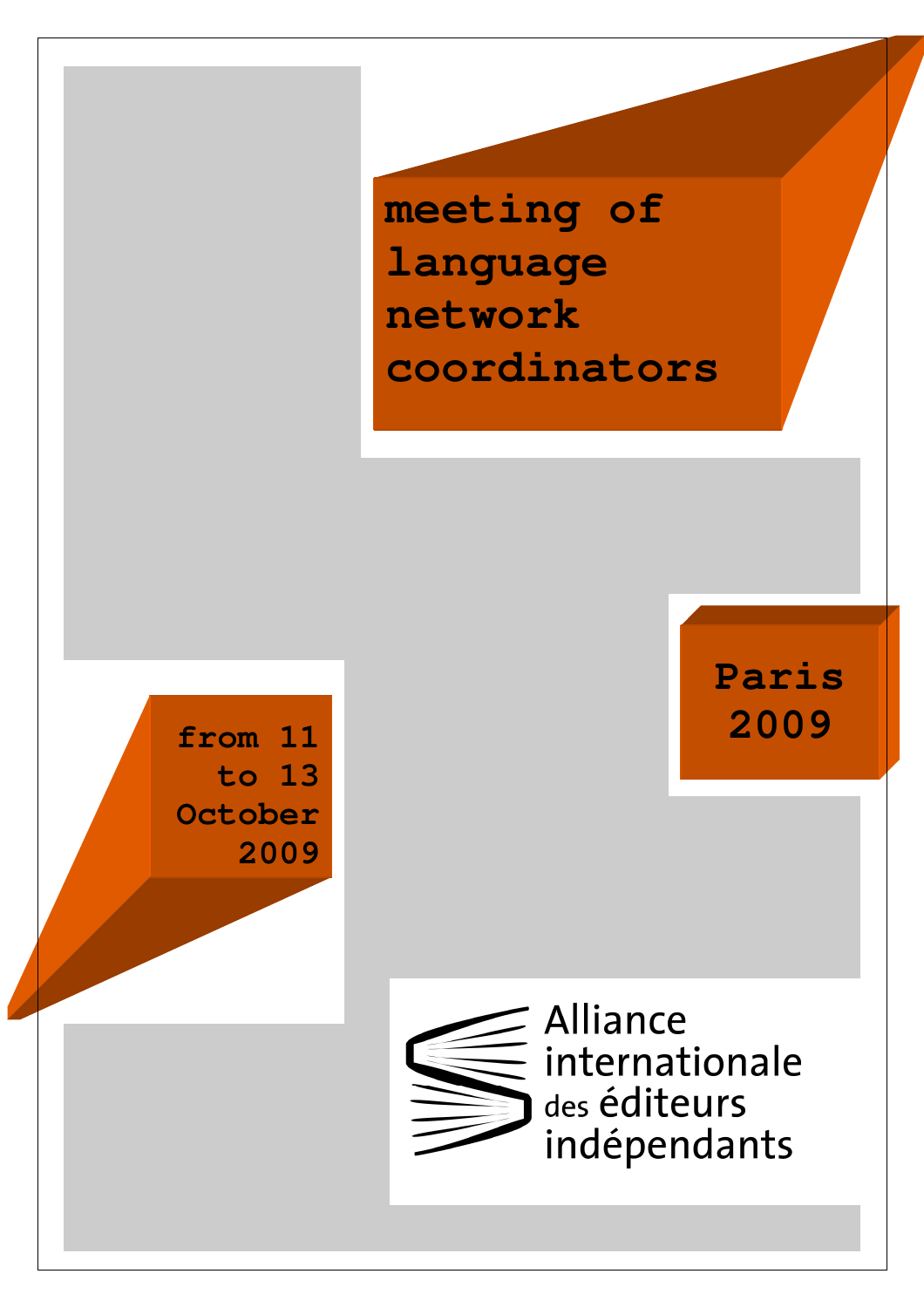### **Friday 9 / Saturday 10 Octobe**:

Arrival and welcome for coordinators in Paris France – Hotel Bastille de Launay (42**,** rue Amelot**,** 75011 Paris**,** France)



**Afternoon (3.00 - 6.00 pm)**  Venue: International Alliance of Independent Publishers**,** 38**,** rue Saint-Sabin**,** 75011 Paris**,** France.

**Special meetings** between coordinators and the

staff (assessment of ongoing projects and 2010 perspectives**,**  for each language network). Meetings confirmed to date:

- 3.00 4.30 pm **Portugueselanguage network**: Cristina Warth**,** Heber Ostroviesky and Laurence Hugues
- 4.30 6.00 pm **Spanishlanguage network**: Guido Indij**,** Heber Ostroviesky and Laurence Hugues

The other meetings will be scheduled between staff and coordinators during their stay.

### **the coordinators**

**Nouri Abid,** coordinator of the Arabic-language network **Marc Favreau,** coordinator of the English-language network **Guido Indij,** coordinator of the Spanish-language network **Serge D. Kouam,** coordinator of the French-language network **Cristina Warth,** coordinator of the Portuguese-language

network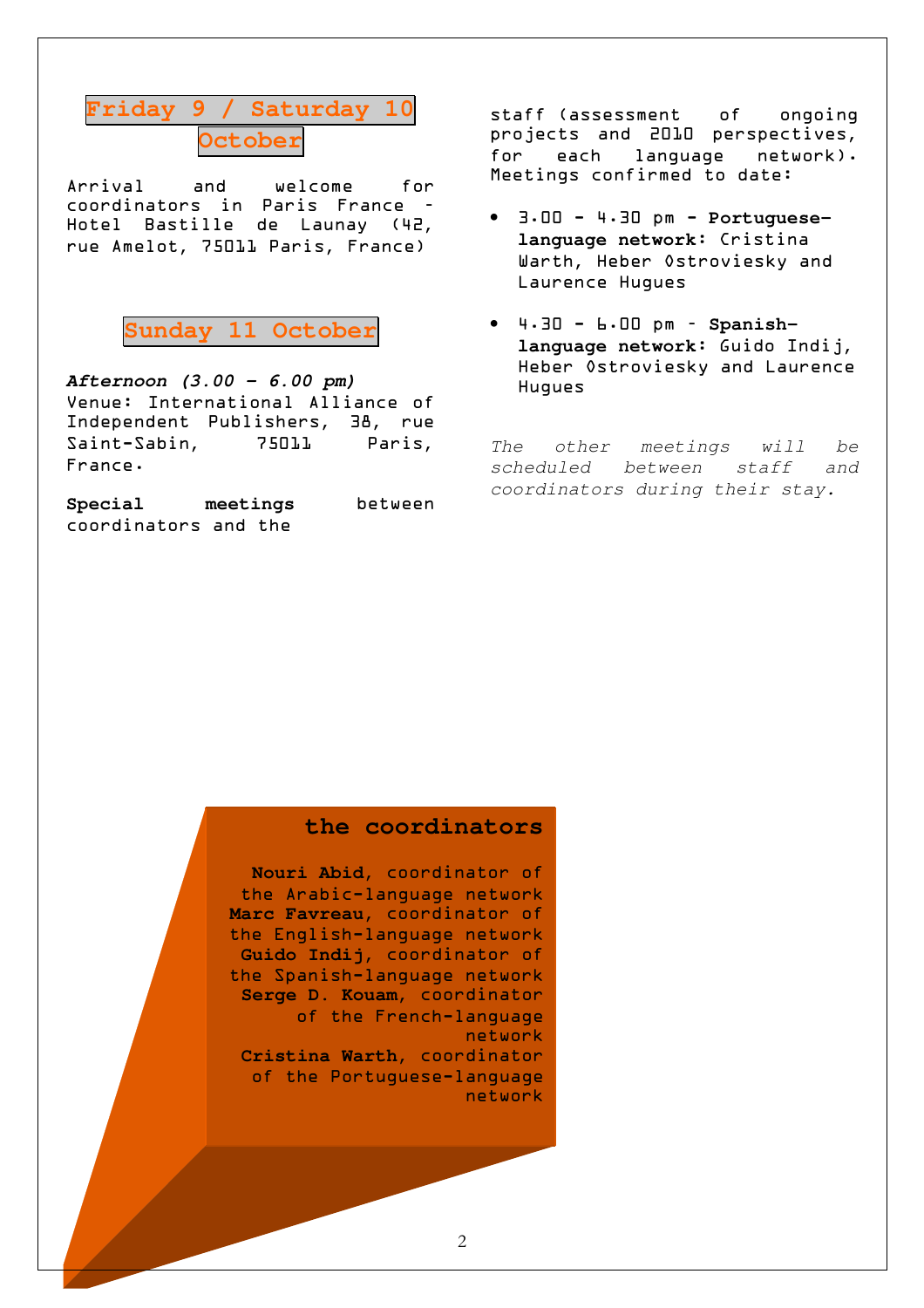**Monday 12 October meeting of coordinators with the members of the Alliance's Board**

### **Venue: Le Motif (6, villa Marcel-Lods, Passage de l'Atlas, 75019 Paris, France)**

**NB:** The meetings on Monday 12 October will take place in English and in French with the support of two interpreters.

**Meeting place: the Alliance head office** (38**,** rue Saint-Sabin**,** 75011 Paris**,** France) **at 9.00 am or at Le Motif** (6**,** villa Marcel-Lods**,** Passage de l'Atlas**,** 75019 Paris**,** France) **at 9.30 am.** 

**Morning (9.30 am – 12.30 pm)** 

Coffee with Xavier Person**,** Brigitte Field (Paris Regional Authority) and Vincent Monadé (Director of Le Motif) – presentation of the scheme set up by the Paris Regional Authority and the association Le Motif – to be confirmed

#### **Introduction**

The meeting between the coordinators and the members of the Alliance's Board: two years after the International Assembly**,** a reminder of what underpins this meeting and its stakes;

Quick introduction of language network coordinators and members of the Board.

**How can we work alongside each other, in spite of and thanks to the cultural divide?** 

- Based on your experiences and professional conduct**,** what "misunderstandings"**,** professional issues or mutual misinterpretations have you encountered within your language network?
- With other language networks?
- With the permanent staff in Paris?

**Morning wrap-up**: proposals to facilitate and reinforce the bonds and discussions within the networks**,** between the networks**,** with the permanent staff in Paris

Meeting led and wrapped up by Michel Sauquet

### **the Members of the Board**

**Thierry Quinqueton, Chairman Michel Sauquet, Vice-chairman Henri Rouillé d'Orfeuil, Vicechairman Luc Pinhas, Secretary Annie Gogat, Treasurer Edith Sizoo, Member**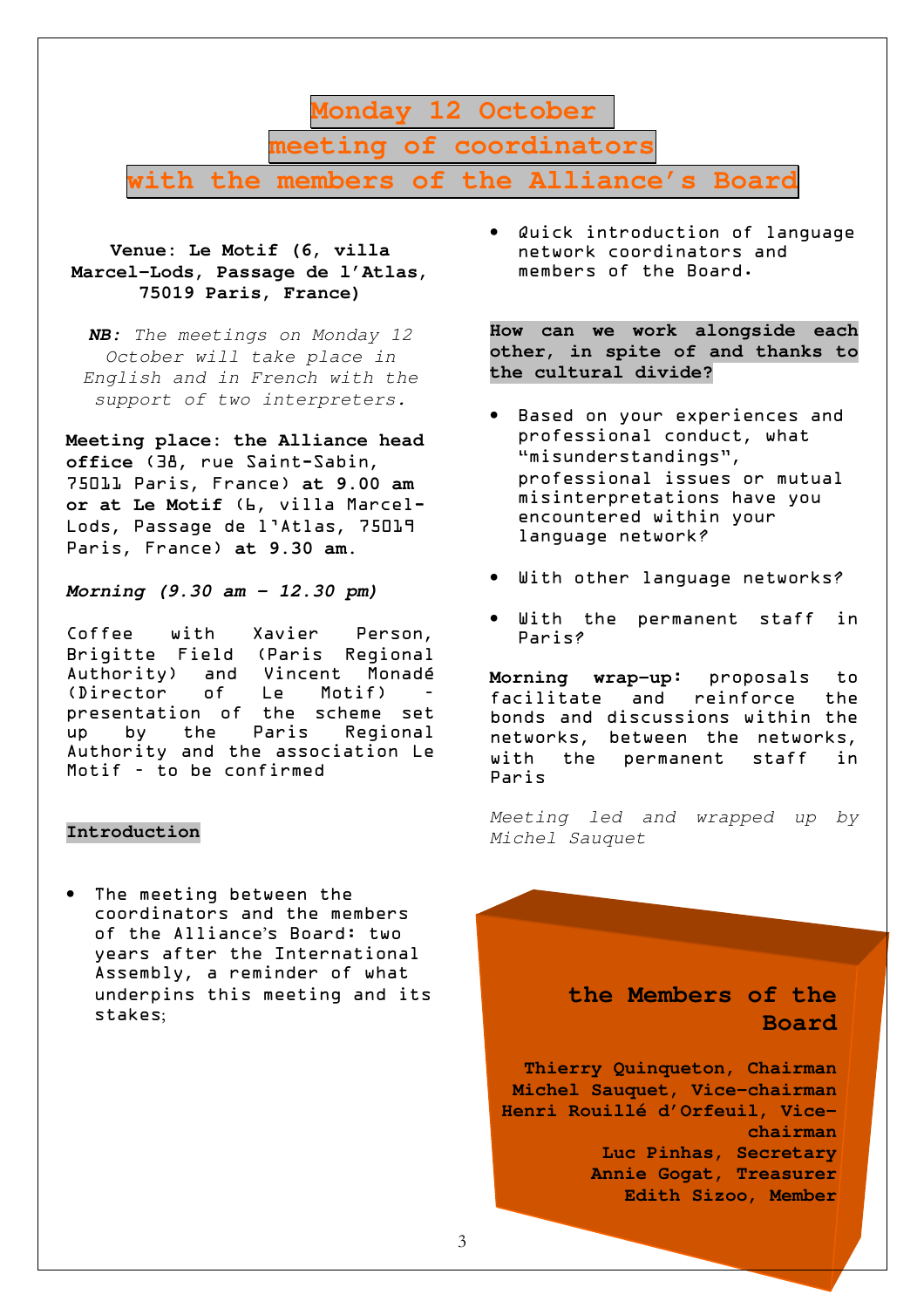### for the coordinator:

To prepare for this meeting**,** please share your experiences and any suggestions you may have with us.

- Could you give details of **one or two relevant examples of misinterpretations or professional issues** you have encountered: -within your language network (specific issues which you have come across as a coordinator)? -with other language networks or publishers from another language network? -with the permanent staff in Paris?
- What conclusions have you drawn?
- In your opinion**,** what concrete proposals can be put forward for working alongside each other?
- What role could the Alliance play in making your work easier?
- How could the Alliance promote intercultural exchanges and reinforce multi-lingual projects?

Please send your contributions to Laurence Hugues (*lhugues@alliance*editeurs.org) by L October.

**Lunch with coordinators and members of the Board (1.00 pm - 2.30 pm)** 

**Afternoon (2.30 - 6.00 pm)** 

**In-house governance issues at the International Alliance of Independent Publishers** 

- What are the roles of the various players within the Alliance and their contributions to the life of the movement? -publishers -coordinators -Board
- -permanent staff
- What sources and influences prompt action plans at the Alliance? -the views of publishers: from the Declaration to an action plan**,** the link between the

International Assembly and current and future projects; specific requests arising since the International Assembly; -institutional and financial partners.

We will take advantage of this exchange to take stock of Alliance budgets and human resources.

**Proposals and discussions focusing on Alliance prospects and action plan for 2010-2011** 

- Presentation of 2010-2011 prospects and ensuing action plan;
- Provisional 2010 budget and partnership scenario;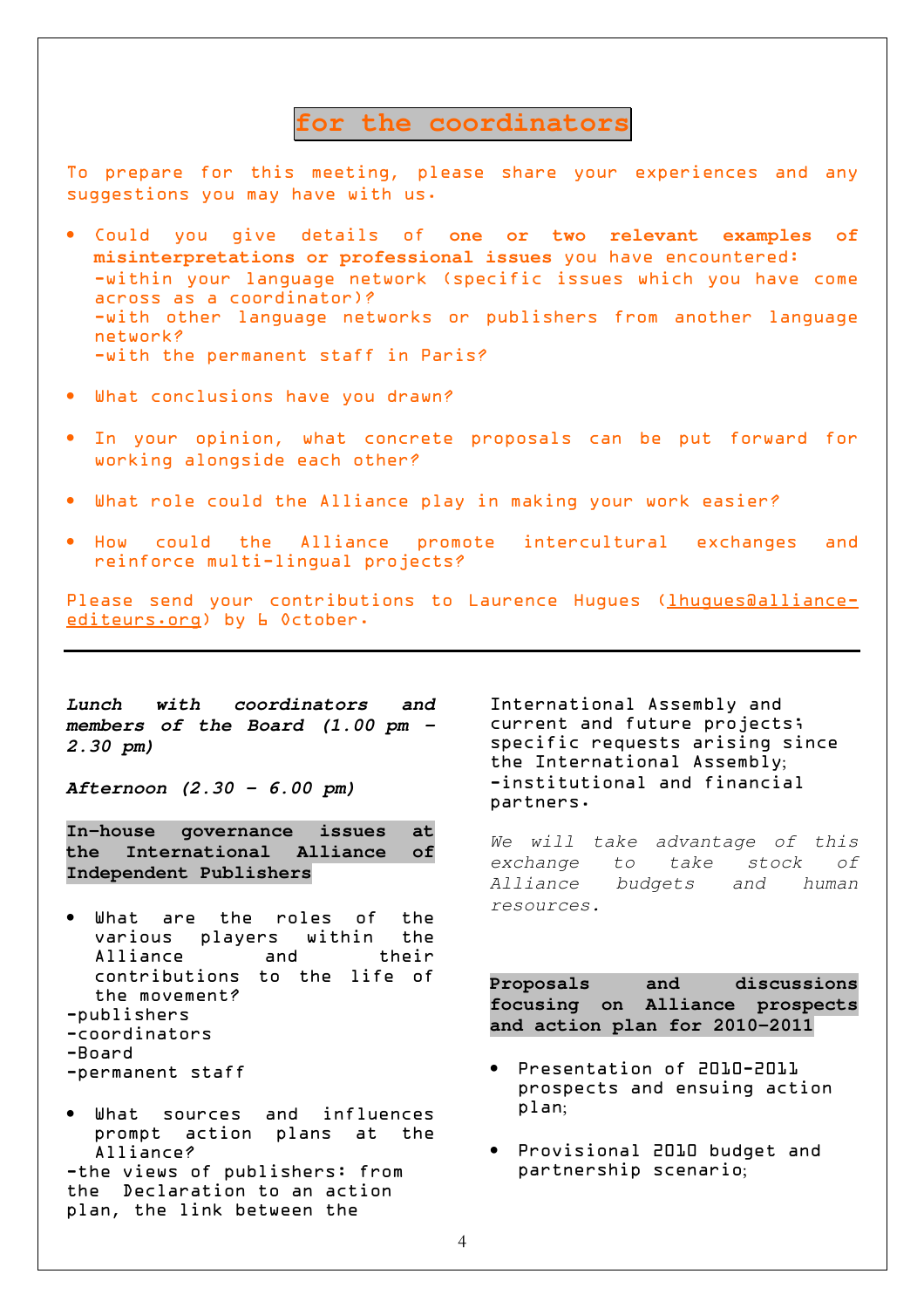• What initiatives could the Alliance introduce in 2010 and 2011 to meet the new challenges and changes within the sector?

Talk and presentation by Thierry Quinqueton and Laurence Hugues

**for the coordinators** 

- What initiatives could the Alliance introduce in the next two years**,** in line with the directions put forward at the International Conference**,** in line with partnership-driven conditions and in response to the new challenges faced by the sector?
- Given the tight budget**,** what new areas of funding can be tapped into? What role can the coordinators play in diversifying the Alliance's resources as required?

Please send us your proposals and suggestions by **6** October (lhugues@alliance-editeurs.org).

**Dinner for the coordinators, members of the Board** and the NGOs (Institute for Debate and Research on Governance**,** www.institut-gouvernance.org;

International initiative for rethinking the economy**,** www.i-re.org; and Charles Léopold Mayer publishing house**,** www.eclm.fr).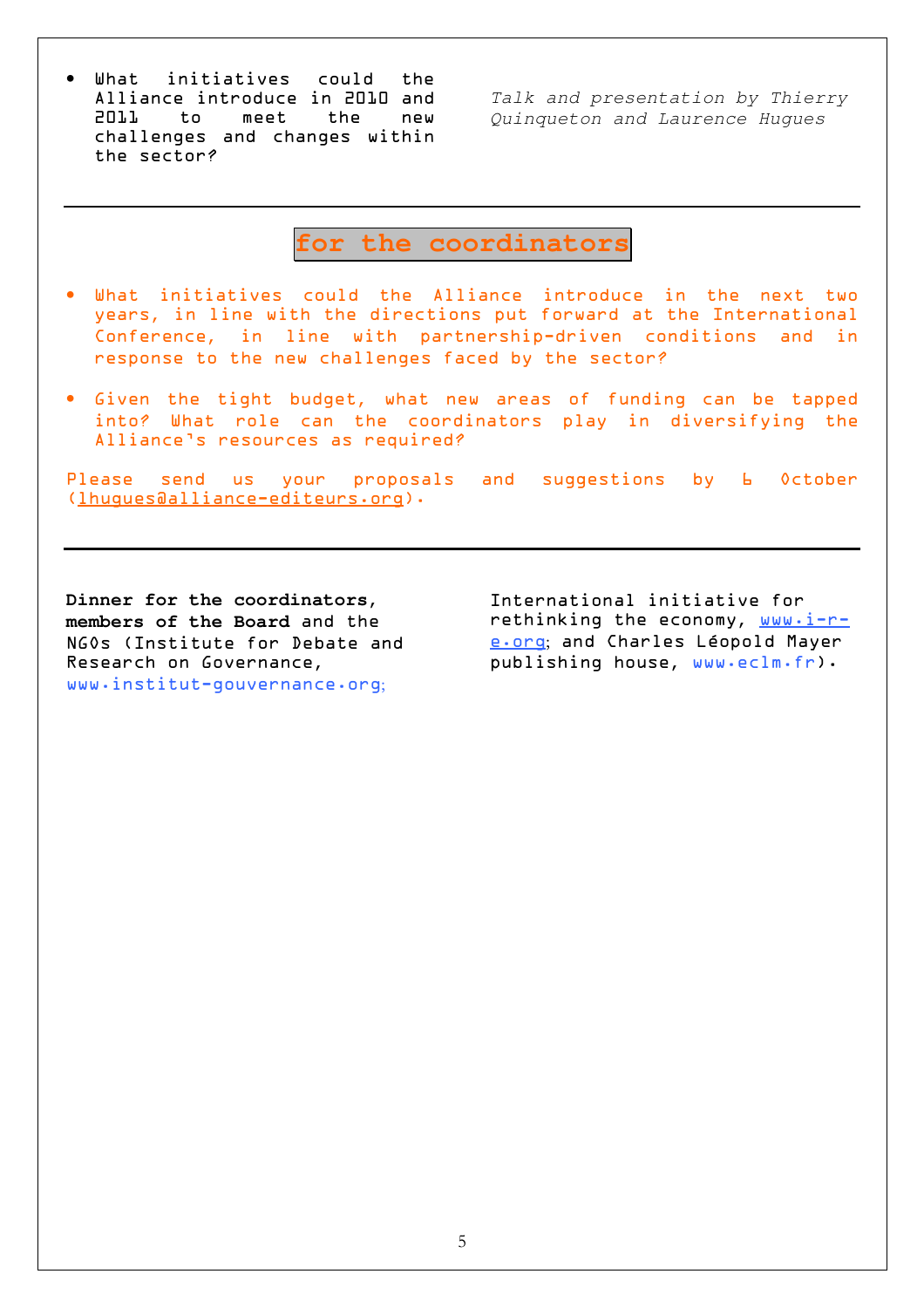### **Tuesday 13 October institutional and professional meeting**

**Venue: Le Motif (6, villa Marcel-Lods, Passage de l'Atlas, 75019 Paris, France)** 

**Morning (9.30 am - 12.30 pm)** 

**Professional Meeting – The challenges of digital technology within the Alliance's language networks**

**NB:** this meeting will take place in English and in French with the support of two interpreters.

Digital technology is – let's not forget - one of the main challenges for the publishing world today. By questioning the<br>future of the publishing future of the publishing profession**,** or at the very least**,** its practices**,** then the "digitisation of publishing" involves the dematerialisation of content**,** the production and sale of e-books**,** and even online sales of printed publications**,** all in equal measure. This revolution in types of media and distribution channels has generated much debate**,** prompting a host of articles**,** seminars and symposiums. As underlined by French novelist François Bon: "The debate on the Internet (…..) is already out there (..…). What we need is practice and experience".

We have thus decided to bring together a number of French professionals working in these fields**,** subject to confirmation**,** with a view to discussing their experiences with the Alliance coordinators.

This meeting will at any rate be a chance to gather the opinions of coordinators on the following questions:

- What digital issues does an independent publisher face in Argentina**,** Brazil**,** the USA**,** Tunisia and Cameroon? What is the local backdrop to these changes?
- Does the "digital divide" or the gap in access to technology available for digital publishing really exist between the countries in the North and the South? If so**,** how can this be bridged?
- What experiments are under way**,** what alternatives are there?
- What digital projects are to<br>be introduced within the be introduced within Alliance? In what areas of digital publishing could the Alliance act as a test bed in this field?
- How can we apply the concepts of bibliodiversity**,** solidarity-driven joint publishing**,** and fair publishing within the context of digital publishing?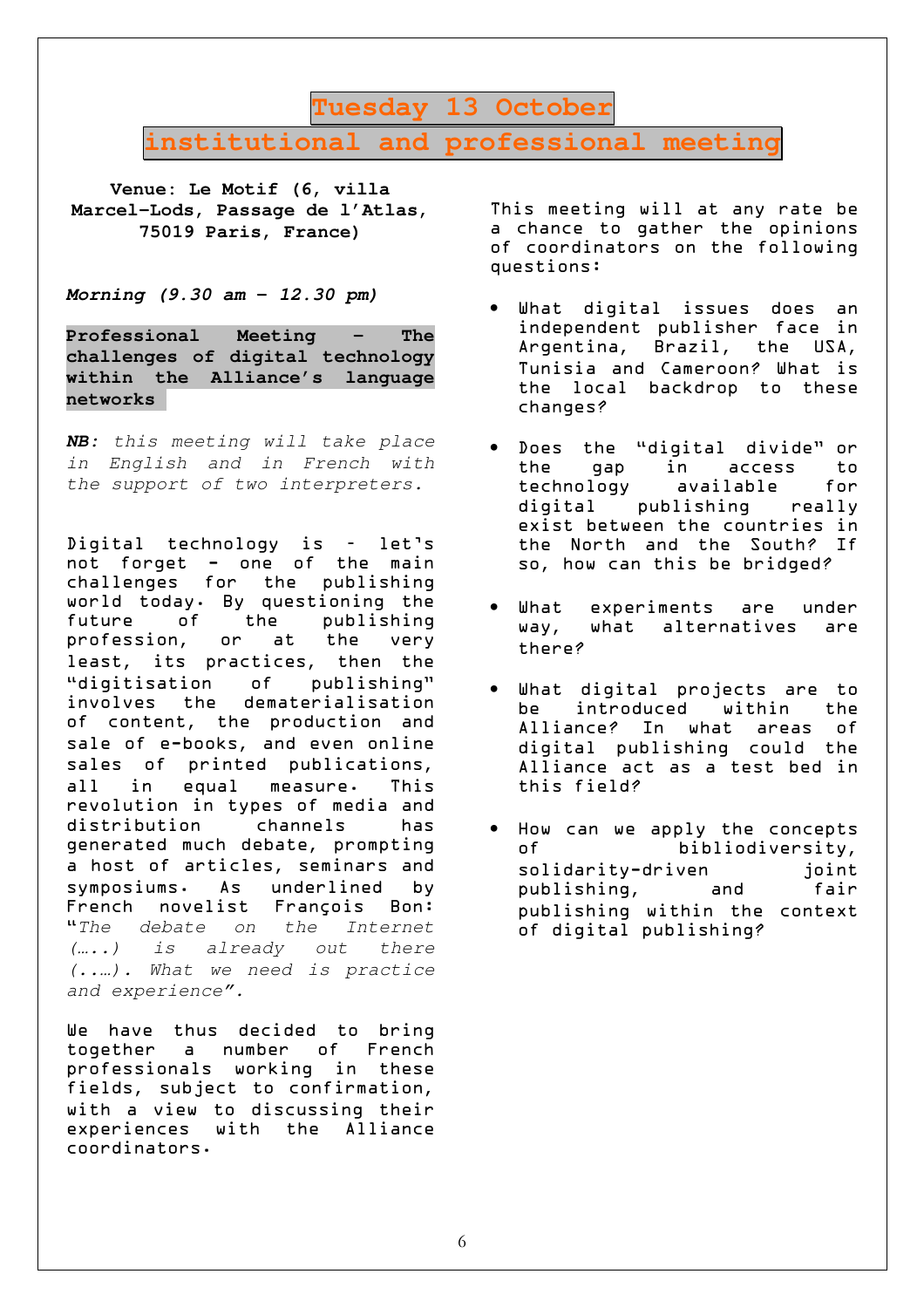### **Lunch**

**Latin Union** (Martha Prieto and Laure Simoes) with Guido Indij**,** Cristina Warth**,** Heber Ostroviesky and Laurence Hugues

### **To be confirmed**

- Lunch with Nouri Abid and Thierry Quinqueton: assessment of the **Arabic-language network**
- Lunch with Marc Favreau and Etienne Galliand: assessment of the **English-language network**

**Other dates – to be confirmed** 

- Wednesday 14 October Serge D. Kouam**,** Nathalie Carré and Laurence Hugues: assessment of the **French-language network**
- 17 October to be confirmed: **Organisation Internationale de la Francophonie** (International organisation for the promotion of the French language): meeting with Frédéric Bouilleux and Serge D. Kouam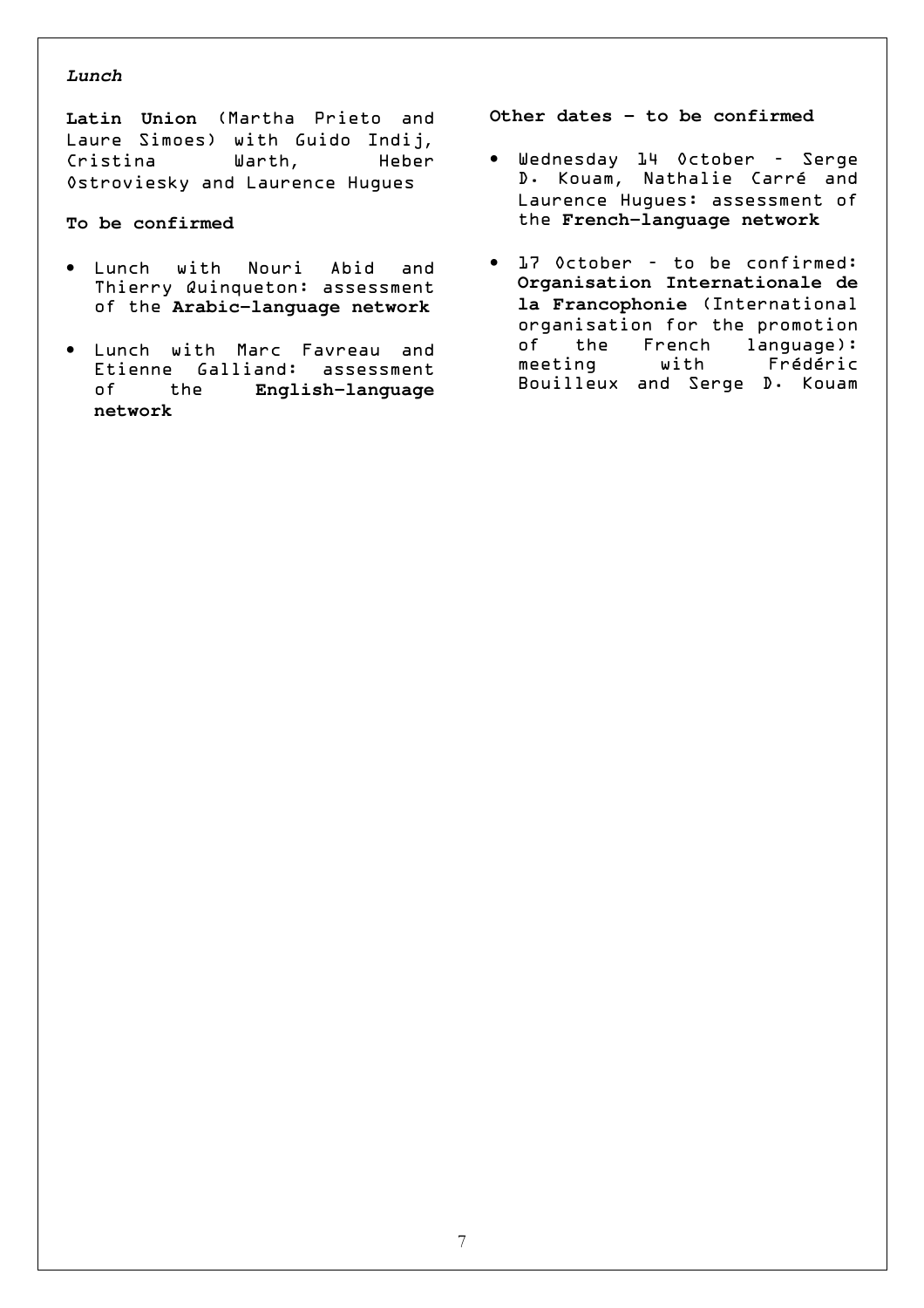## **practical information**

### **Useful addresses**

**International Alliance of Independent Publishers**  38**,** rue Saint-Sabin 75011 Paris**,** France Metro: line 5**,** get off at Bréguet-Sabin or line 8**,** get off at Chemin Vert Tel.: +33 (0)1 43 14 73 66 Mobile: +33 (0)6 20 89 69 67 www.alliance-editeurs.org

**Hôtel Bastille de Launay**  42**,** rue Amelot 75011 Paris**,** France Metro: line 5**,** get off at Bréguet-Sabin or line 8**,** get off at Chemin Vert Tel.: +33 (0)1 47 00 88 11

**Le Motif**  6**,** villa Marcel-Lods Passage de l'Atlas 75019 Paris**,** France Metro: line 11 or line 2**,** get off at Belleville Tel.: +33 (0)1 53 38 60 61 www.lemotif.fr

### **Funding**

The Alliance will be funding:

- your **airline ticket** to Paris; please bring the documents we need to reimburse you: invoice and airline ticket etc.;

**- three nights** at the hotel Bastille de Launay; any additional nights and extras are to be paid for by participants;

**- three meals**: lunch and dinner on Monday and lunch on Tuesday. All other meals are to be paid for by participants.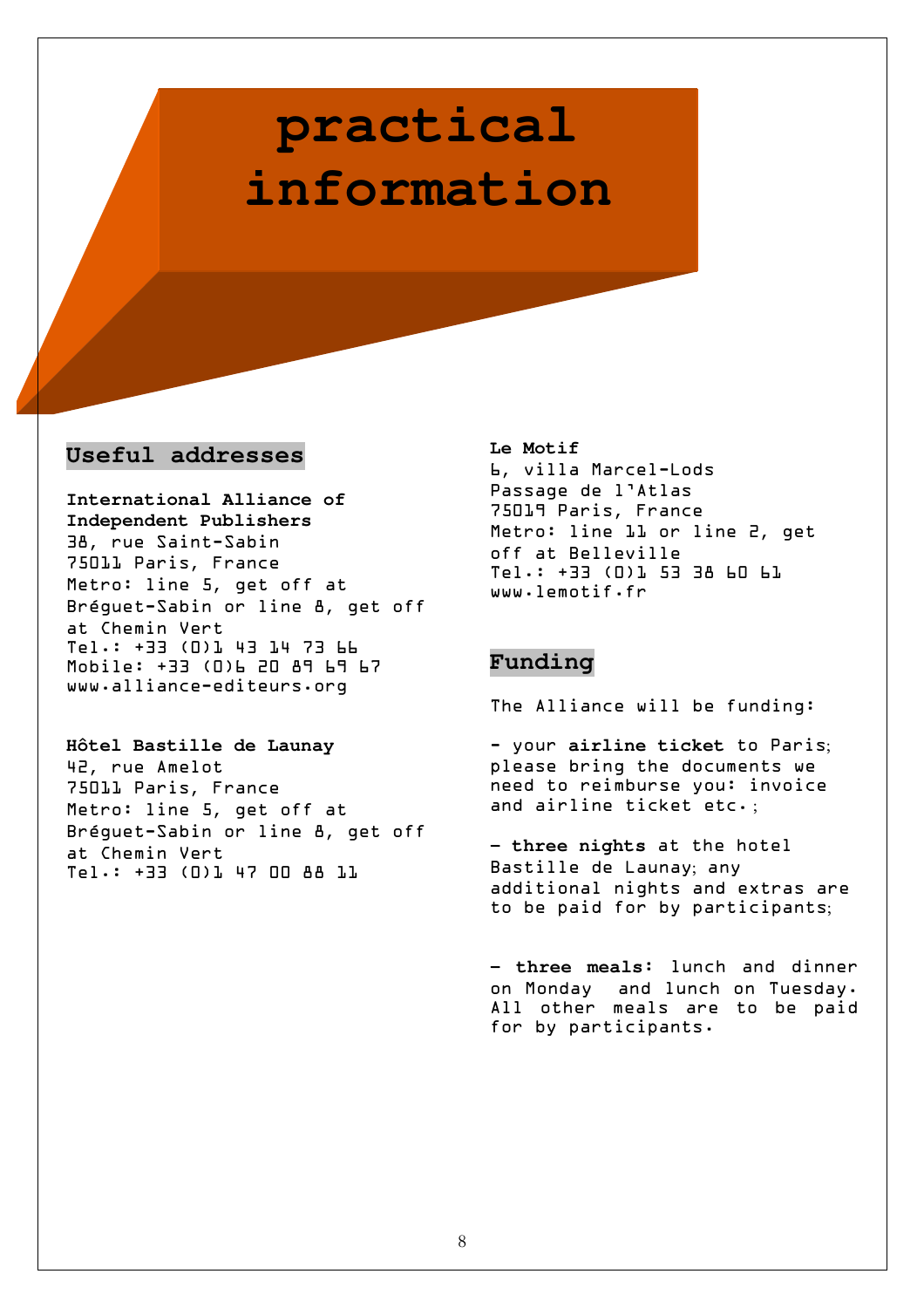# **participant contact details**

**Coordinators of the International Alliance of Independent Publishers** 

**Nouri Abid** – coordinator of the **Arabic-language** network Rue Med Chaabouni Imm. Zarkaa Sfax Tunisia Tel.: +216 74 407 440 edition.medali@tunet.tn www.edition-medali.com

**Marc Favreau** – coordinator of the **English-language** network 38 Greene St.**,** 4th Floor NY 10013 New York City USA Tel: +1 212 629 46 36 mfavreau@thenewpress.com www.thenewpress.com



**Guido Indij** – coordinator of the **Spanish-language** network Pasaje Rivarola 115 1015 Buenos Aires Argentina Tel: +(5411) 43 83 62 62 lme@lamarcaeditora.com www.lamarcaeditora.com



**Serge D. Kouam** – coordinator of the **French-language** network

Presses universitaires d'Afrique 22**,** place Elig-Essono BP 8106 Yaoundé Cameroon Tel.: +237 22 20 27 00 dontchuengkouam@yahoo.fr / dg@aes-pua.com

www.aes-pua.com

#### **Cristina Warth –**  coordinator of the



**Portuguese-language** network Rua Frederico de Albuquerque**,** 56 Rio de Janeiro / RJ 21050 840 Brazil Tel: +(5521) 22 70 01 86 cristinawarth@hotmail.com www.pallaseditora.com.br

**Members of the International Alliance of Independent Publishers' Board** 

**Thierry Quinqueton – Chairman**  Position: Director of the library network for the Châtellerault region thierryquinqueton@wanadoo.fr

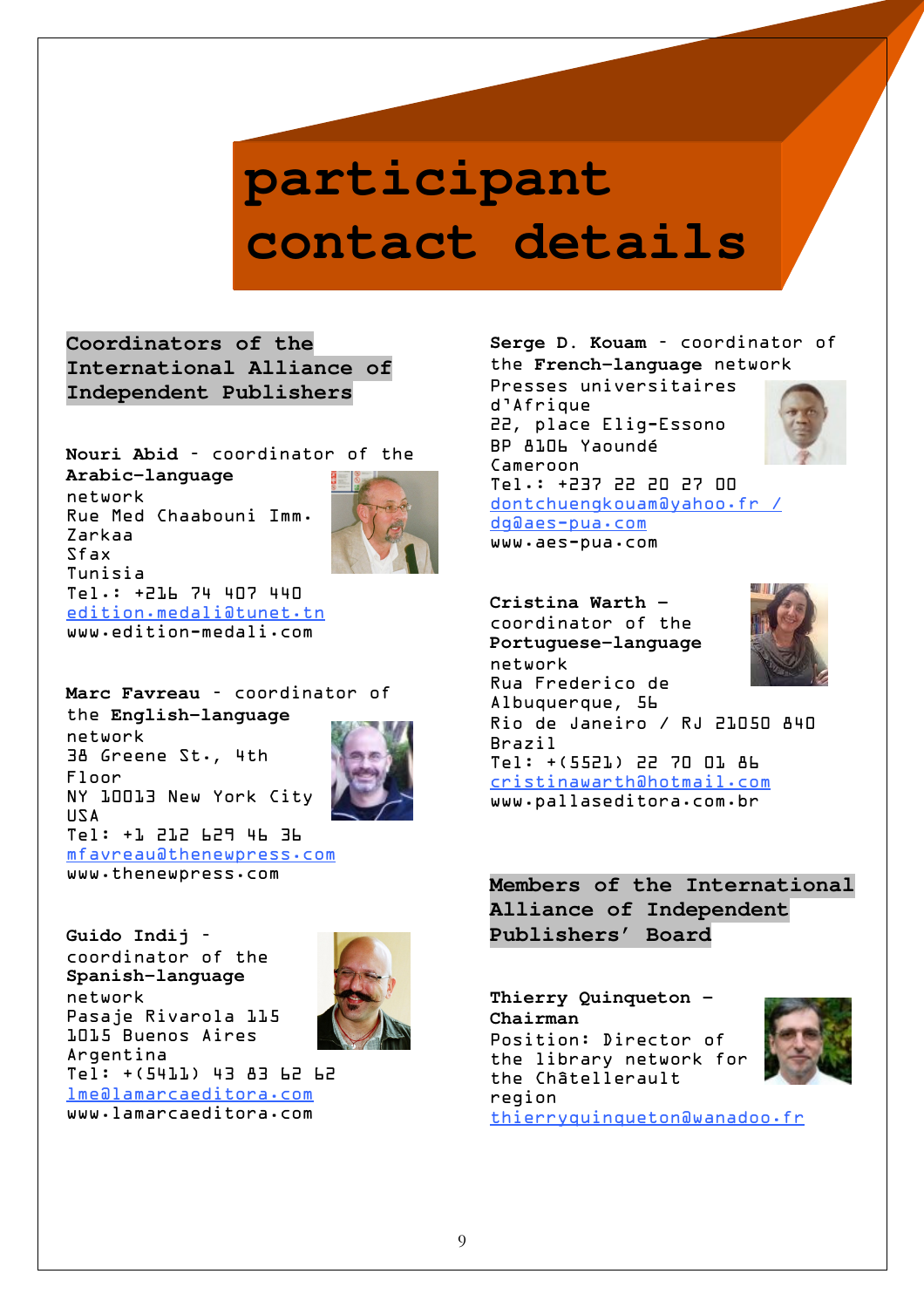**Michel Sauquet – Vice-chairman**  Position: Director of the Institute for Debate and Research on Governance michel.sauquet@institutgouvernance.org



### **Henri Rouille D'Orfeuil –**

**Vice-chairman**  Position: Consultant for the Science Department**,** CIRAD (French Agricultural Research Centre for International Development) rouille@cirad.fr



**Luc Pinhas – Secretary**  Position: Lecturer at the University Paris XIII pinhas.luc@wanadoo.fr





**Annie Gogat – Treasurer**  Position:accountant**,** Charles Léopold Mayer Foundation annie@fph.fr



**Edith Sizoo - Member**  Position: sociolinguist edith.sizoo@laposte.net

### **Permanent staff at the Alliance**

**Laurence Hugues**  Director lhugues@alliance-editeurs.org

**Étienne Galliand**  Research and Analysis English-language network egalliand@alliance-editeurs.org

**Nathalie Carré**  Solidarity-driven joint literary publication projects in the French-language network ncarre@alliance-editeurs.org

**Heber Ostroviesky**  Spanish- and Portuguese-language networks heberostro@gmail.com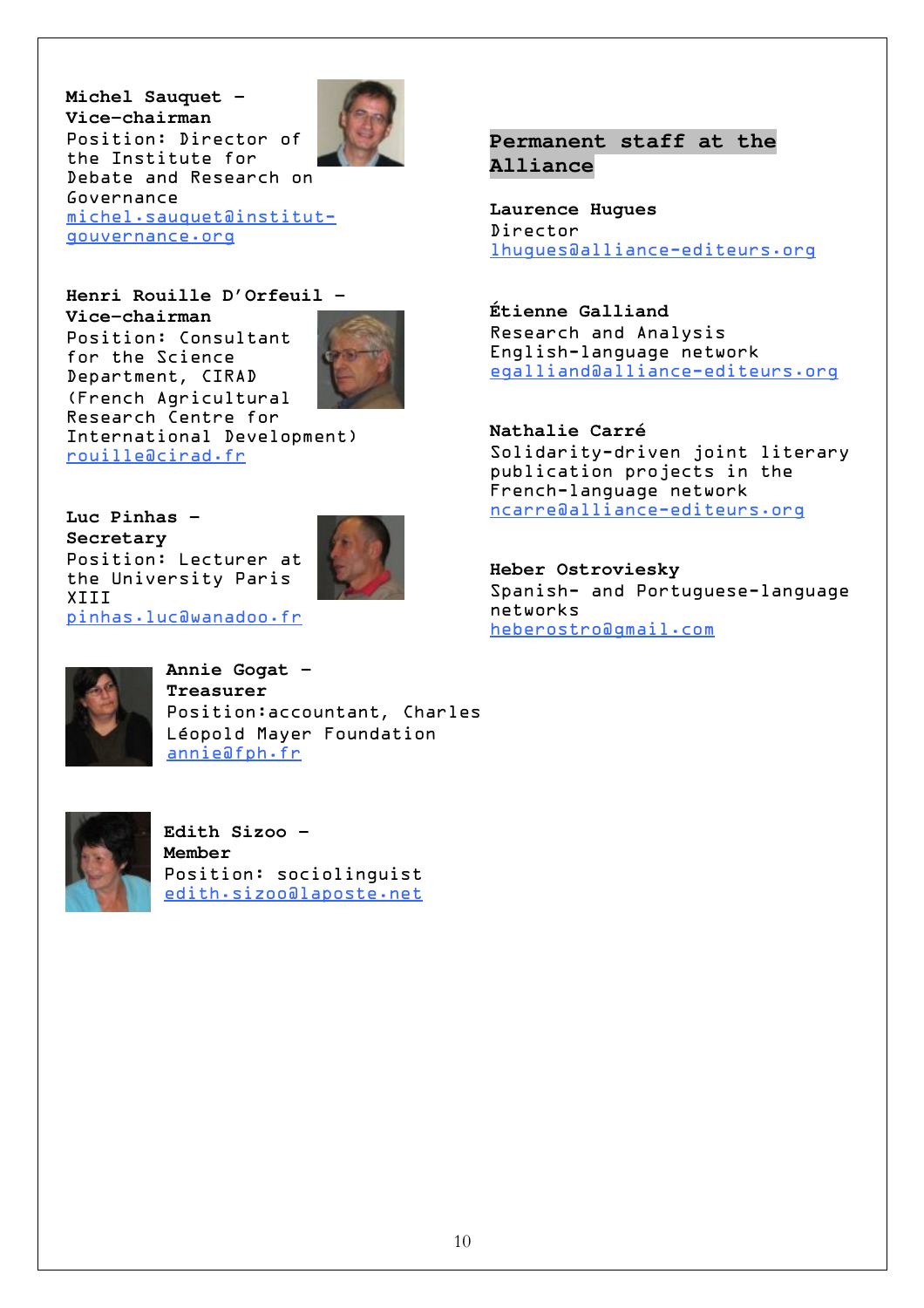## **acknowledgements**

The International Alliance of Independent Publishers extends the warmest of thanks to its partners for their support**,** especially the Charles Léopold Mayer Foundation (www.fph.ch).

Special thanks to Le Motif (www.lemotif.fr) for lending us their meeting room free of charge. Furthermore**,** the Institut français de coopération in Tunisia (IFC) (www.ifctunisie.org) facilitated the attendance of the Alliance's Arabic-language-network

coordinator; we are grateful for this kind contribution.

We would also like to extend our thanks to the various participants who agreed to come and present their work to the Alliance coordinators.

We would naturally like to thank the coordinators themselves and lastly**,** the members of the Board for their invaluable work as trusty volunteers**,** alongside the permanent staff.